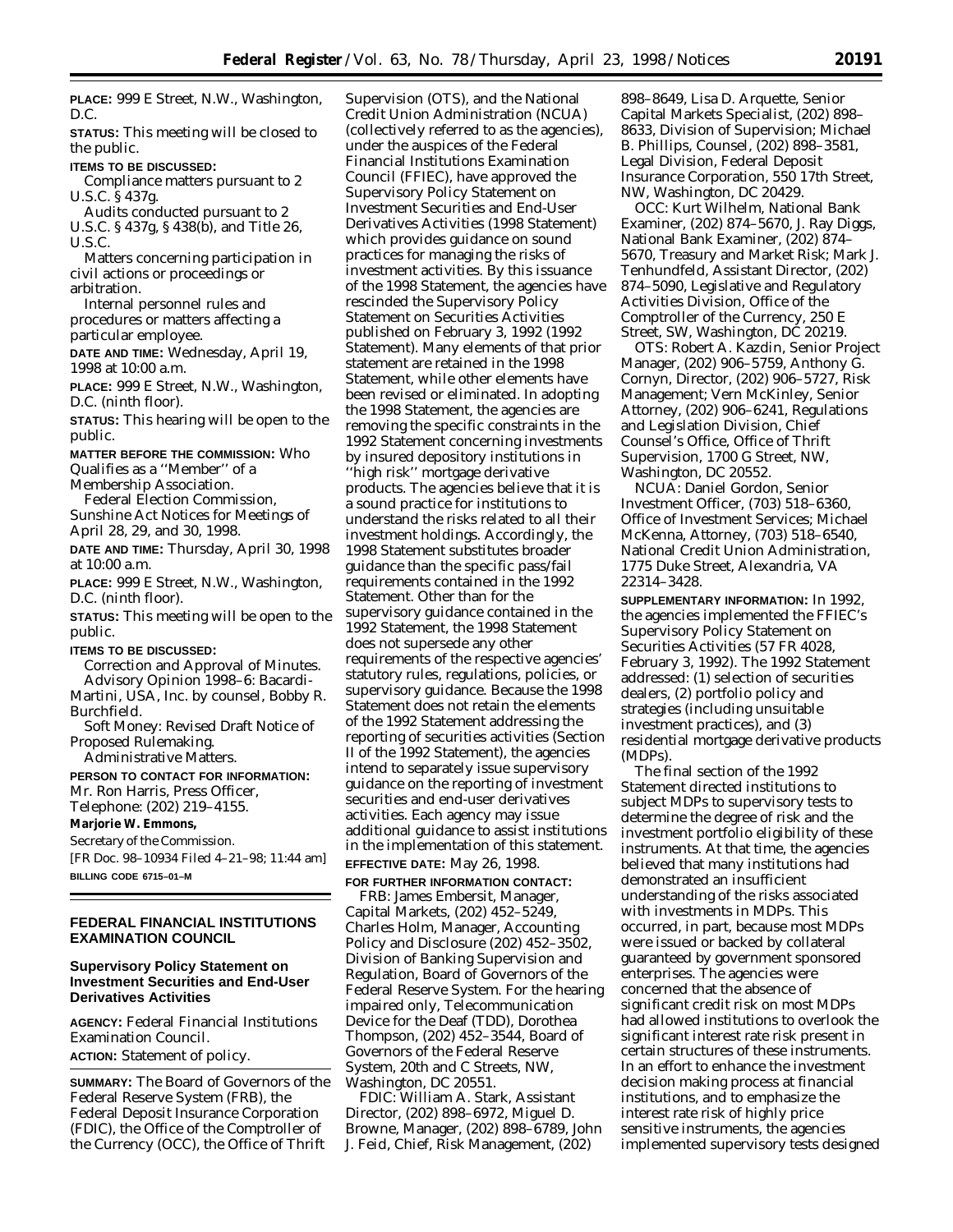to identify those MDPs with price and average life risks greater than a newly issued residential mortgage passthrough security.

These supervisory tests provided a discipline that helped institutions to better understand the risks of MDPs prior to purchase. The 1992 Statement generally provided that institutions should not hold high risk MDPs in their investment portfolios.1 A high risk MDP was defined as a mortgage derivative security that failed any of three supervisory tests. The three tests included: an average life test, an average life sensitivity test, and a price sensitivity test.2

These supervisory tests, commonly referred to as the ''high risk tests,'' successfully protected institutions from significant losses in MDPs. By requiring a pre-purchase price sensitivity analysis that helped institutions to better understand the interest rate risk of MDPs, the high risk tests effectively precluded institutions from investing in many types of MDPs that resulted in large losses for other investors. However, the high risk tests may have created unintended distortions of the investment decision making process. Many institutions eliminated all MDPs from their investment choices, regardless of the risk versus return merits of such instruments. These reactions were due, in part, to concerns about regulatory burden, such as higher than normal examiner review of MDPs. By focusing only on MDPs, the test and its accompanying burden indirectly provided incentives for institutions to acquire other types of securities with complex cash flows, often with price sensitivities similar to high risk MDPs. The emergence of the structured note market is just one example. The test may have also created the impression that supervisors were more concerned with the type of instrument involved (i.e., residential mortgage products), rather than the risk characteristics of the instrument, since only MDPs were subject to the high risk test. The specification of tests on individual securities may have removed the incentive for some institutions to apply more comprehensive analytical

techniques at the portfolio and institutional level.

As a result, the agencies no longer believe that the pass/fail criteria of the high risk tests as applied to specific instruments constitutes effective supervision of investment activities. The agencies believe that an effective risk management program, through which an institution identifies, measures, monitors, and controls the risks of investment activities, provides a better framework. Hence, the agencies are eliminating the high risk tests as binding constraints on MDP purchases in the 1998 Statement.

Effective risk management addresses risks across all types of instruments on an investment portfolio basis and ideally, across the entire institution. The complexity of many financial products, both on and off the balance sheet, has increased the need for a more comprehensive approach to the risk management of investment activities.

The rescission of the high risk tests as a constraint on an institution's investment activities does not signal that MDPs with high levels of price risk are either appropriate or inappropriate investments for an institution. Whether a security, MDP or otherwise, is an appropriate investment depends upon a variety of factors, including the institution's capital level, the security's impact on the aggregate risk of the portfolio, and management's ability to measure and manage risk. The agencies continue to believe that the stress testing of MDP investments, as well as other investments, has significant value for risk management purposes. Institutions should employ valuation methodologies that take into account all of the risk elements necessary to price these investments. The 1998 Statement states that the agencies believe, as a matter of sound practice, institutions should know the value and price sensitivity of their investments prior to purchase and on an ongoing basis.

### **Summary of Comments**

The 1998 Statement was published for comment in the **Federal Register** of October 3, 1997 (62 FR 51862). The FFIEC received twenty-one comment letters from a variety of insured depository institutions, trade associations, Federal Reserve Banks, and financial services organizations. Overall, the comments were supportive of the 1998 Statement. The comments generally approved of: (i) the rescission of the high risk test as a constraint on investment choices in the 1992 Statement; (ii) the establishment by institutions of programs to manage market, credit, liquidity, legal,

operational, and other risks of investment securities and end-user derivatives activities; (iii) the implementation of sound risk management programs that would include certain board and senior management oversight and a comprehensive risk management process that effectively identifies, measures, monitors, and controls risks; and (iv) the evaluation of investment decisions at the portfolio or institution level, instead of the focus of the 1992 Statement on limiting an institution's investment decisions concerning specific securities instruments.

The following discussion provides a summary of significant concerns or requests for clarifications that were presented in the aforementioned comments.

#### *1. Scope*

The guidance covers a broad range of instruments including all securities in held-to-maturity and available-for-sale accounts as defined in the Statement of Financial Accounting Standards No.115 (FAS 115), certificates of deposit held for investment purposes, and end-user derivative contracts not held in trading accounts.

Some comments focused on the 1998 Statement's coverage of ''end-user derivative contracts not held in trading accounts.'' According to these comments, the 1998 Statement appears to cover derivative contracts not traditionally viewed as investments including: (i) Swap contracts entered into when the depository institution makes a fixed rate loan but intends to change the income stream from a fixed to floating rate, (ii) swap contracts that convert the interest rates on certificates of deposit from fixed to floating rates of interest, and (iii) swap contracts used for other asset-liability management purposes. Those commenters objected to the necessity of additional guidance for end-user derivatives contracts given current regulatory guidance issued by the agencies with respect to derivative contracts.

The guidance contained in the 1998 Statement is consistent with existing agency guidance. The agencies believe that institutions should have programs to manage the market, credit, liquidity, legal, operational, and other risks of both investment securities and end-user derivative activities. Given the similarity of the risks in those activities and the similarity of the programs needed to manage those risks, especially when end-user derivatives are used as investment vehicles, the agencies believe that covering both activities

<sup>&</sup>lt;sup>1</sup>The only exceptions granted were for those high risk securities that either reduced interest rate risk or were placed in a trading account. Federal credit unions were not permitted these exceptions.

<sup>2</sup>Average Life: Weighted average life of no more than 10 years; Average Life Sensitivity: (a) weighted average life extends by not more than 4 years (300 basis point parallel shift in rates), (b) weighted average life shortens by no more than 6 years (300 basis point parallel shift in rates); Price Sensitivity: price does not change by more than 17 percent (increase or decrease) for a 300 basis point parallel shift in rates.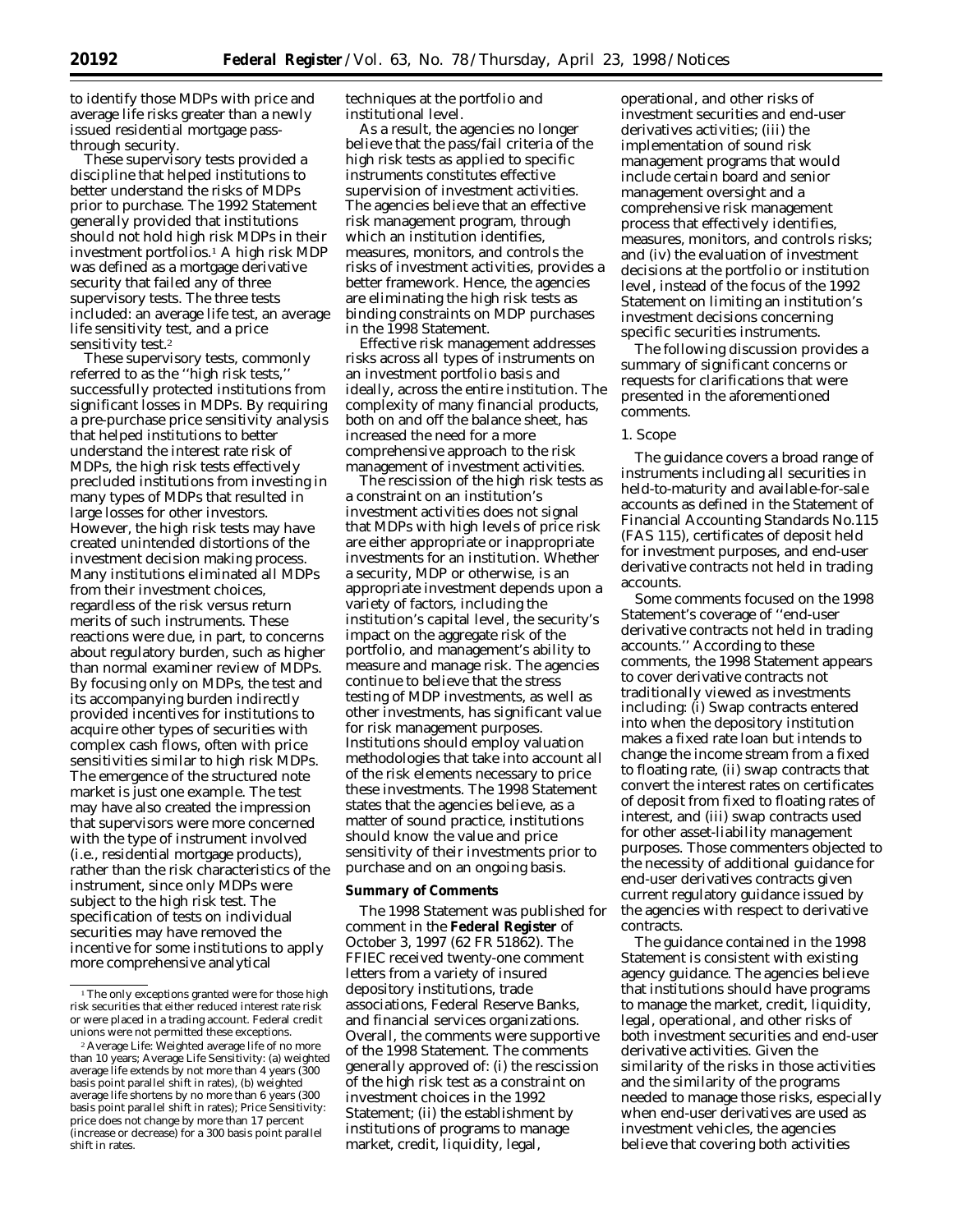within the scope of the 1998 Statement is appropriate.

#### *2. Board Oversight*

Some commenters stated that the 1998 Statement places excessive obligations on the board of directors. Specifically, comments indicated that it is unnecessary for an institution's board of directors to: (i) Set limits on the amounts and types of transactions authorized for each securities firm with whom the institution deals, or (ii) review and reconfirm the institution's list of authorized dealers, investment bankers, and brokers at least annually. These commenters suggested that it may be unnecessary for the board particularly for larger institutions—to review and specifically authorize each dealer. They indicated that it should be sufficient for senior management to ensure that the selection of securities firms is consistent with board approved policies, and that establishment of limits for each dealer is a credit decision that should be issued pursuant to credit policies.

The agencies believe that the board of directors is responsible for supervision and oversight of investment portfolio and end-user derivatives activities, including the approval and periodic review of policies that govern relationships with securities dealers. Especially with respect to the management of the credit risk of securities settlements, the agencies encourage the board of directors or a subcommittee chaired by a director to actively participate in the credit decision process. The agencies understand that institutions will have various approaches to the credit decision process, and therefore that the board of directors may delegate the authority for selecting dealers and establishing dealer limits to senior management. The text of the 1998 Statement has been amended to clarify the obligation of the board of directors.

## *3. Pre-Purchase Analysis*

The majority of the commenters were in full support of eliminating the specific constraints on investing in ''high risk'' MDPs. Some commenters expressed opposition with respect to the 1998 Statement's guidance concerning pre-purchase analysis by institutions of their investment securities. Those commenters felt that neither preacquisition stress testing nor any specific stress testing methodology should be required for individual investment decisions. Some commenters involved in the use of securities for collateral purposes emphasized the benefits of pre-and postpurchase stress testing of individual securities.

The agencies wish to stress that institutions should have policies designed to meet the business needs of the institution. These policies should specify the types of market risk analyses that should be conducted for various types of instruments, including that conducted prior to their acquisition and on an ongoing basis. In addition, policies should specify any required documentation needed to verify the analysis. Such analyses will vary with the type of investment instrument.

As stated in Section V of the 1998 Statement, not all investment instruments need to be subjected to a pre-purchase analysis. Relatively simple or standardized instruments, the risks of which are well known to the institution, would likely require no or significantly less analysis than would more volatile, complex instruments. For relatively more complex instruments, less familiar instruments, and potentially volatile instruments, institutions should fully address pre-purchase analysis in their policies. In valuing such investments, institutions should ensure that the pricing methodologies used appropriately consider all risks (for example, caps and floors in adjustablerate instruments). Moreover, the agencies do not believe that an institution should be prohibited from making an investment based solely on whether that instrument has a high price sensitivity.

## *4. Identification, Measurement, and Reporting of Risks*

Some commenters questioned whether proposed changes by the agencies concerning Schedule RC–B of the Consolidated Reports of Condition and Income (''Call Reports'') conflicted with the 1998 Statement's elimination of the high risk test for mortgage derivative products. The proposed changes to the Call Reports would require the disclosure of mortgagebacked and other securities whose price volatility in response to specific interest rate changes exceeds a specified threshold level. (*See* 62 FR 51715, October 2, 1997.)

The banking agencies have addressed the concerns presented in these comments within the normal process for changing the Call Reports. For the 1998 Call report cycle, there will be no changes to the high risk test reporting requirement in the Call Reports.

#### *5. Market Risk*

One commenter suggested that the agencies enhance the 1998 Statement by discussing and endorsing the concept of

total return. The agencies agree that the concept of total return can be a useful way to analyze the risk and return tradeoffs for an investment. This is because the analysis does not focus exclusively on the stated yield to maturity. Total return analysis, which includes income and price changes over a specified investment horizon, is similar to stress test analysis since both examine a security under various interest rate scenarios. The agencies' supervisory emphasis on stress testing securities has, in fact, implicitly considered total return. Therefore, the agencies endorse the use of total return analysis as a useful supplement to price sensitivity analysis for evaluating the returns for an individual security, the investment portfolio, or the entire institution.

#### *6. Measurement System*

One respondent stated that the complexity and sophistication of the risk measurement system should not be a factor in determining whether pre- and post-acquisition measurement of interest rate risk should be performed at the individual investment level or on an institutional or portfolio basis. The agencies agree that this statement may be confusing and are amending the Market Risk section.

The text of the statement of policy follows.

## **Supervisory Policy Statement on Investment Securities and End-User Derivatives Activities**

#### *I. Purpose*

This policy statement (Statement) provides guidance to financial institutions (institutions) on sound practices for managing the risks of investment securities and end-user derivatives activities.3 The FFIEC agencies—the Board of Governors of the Federal Reserve System, the Federal Deposit Insurance Corporation, the Office of the Comptroller of the Currency, the Office of Thrift Supervision, and the National Credit Union Administration—believe that effective management of the risks associated with securities and derivative instruments represents an essential component of safe and sound practices. This guidance describes the practices that a prudent manager normally would follow and is not intended to be a checklist. Management should establish practices and maintain documentation appropriate to the institution's

<sup>&</sup>lt;sup>3</sup>The 1998 Statement does not supersede any other requirements of the respective agencies' statutory rules, regulations, policies, or supervisory guidance.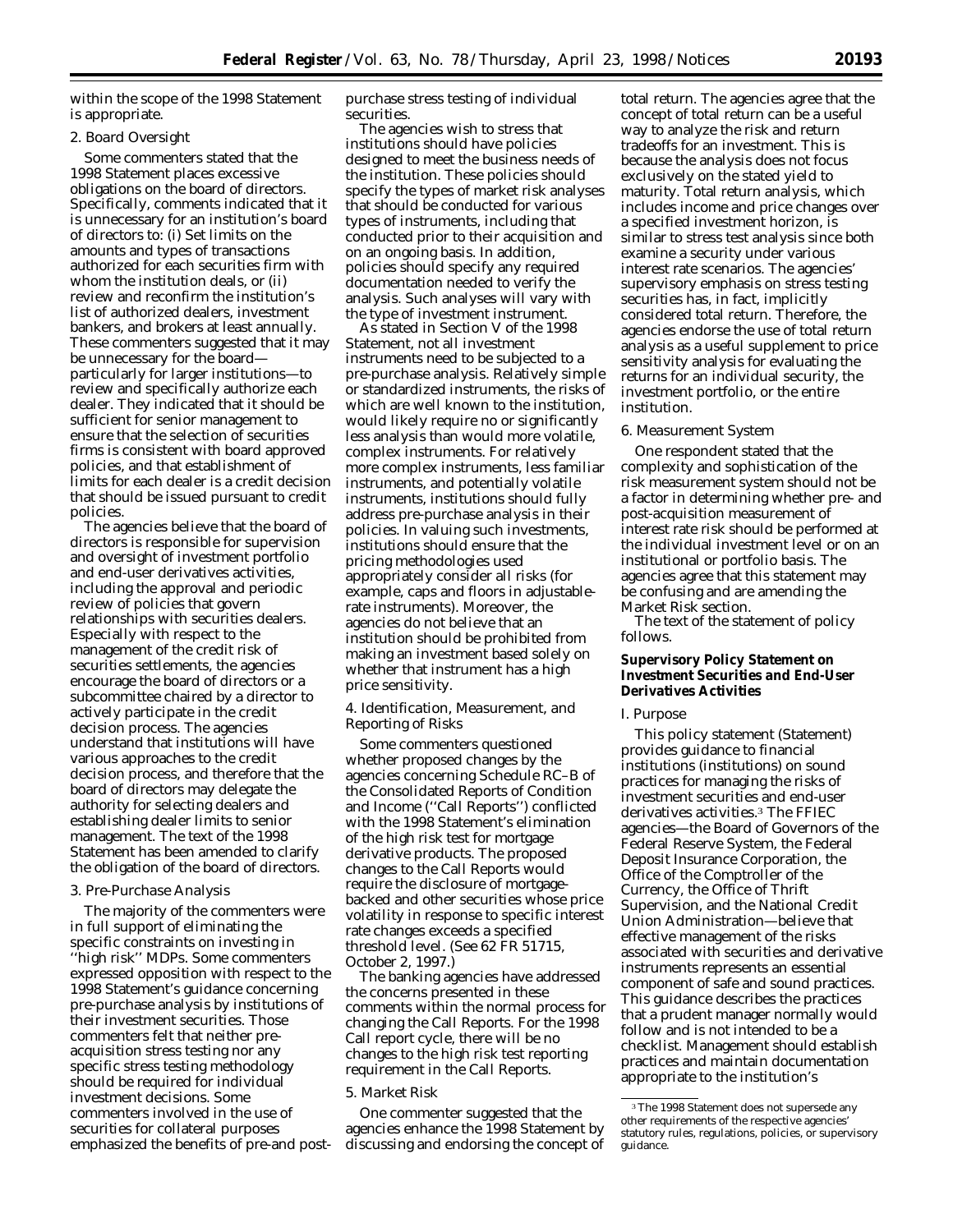individual circumstances, consistent with this Statement.

#### *II. Scope*

This guidance applies to all securities in held-to-maturity and available-forsale accounts as defined in the Statement of Financial Accounting Standards No.115 (FAS 115), certificates of deposit held for investment purposes, and end-user derivative contracts not held in trading accounts. This guidance covers all securities used for investment purposes, including: money market instruments, fixed-rate and floating-rate notes and bonds, structured notes, mortgage pass-through and other assetbacked securities, and mortgagederivative products. Similarly, this guidance covers all end-user derivative instruments used for nontrading purposes, such as swaps, futures, and options.4 This Statement applies to all federally-insured commercial banks, savings banks, savings associations, and federally chartered credit unions.

As a matter of sound practice, institutions should have programs to manage the market, credit, liquidity, legal, operational and other risks of investment securities and end-user derivatives activities (investment activities). While risk management programs will differ among institutions, there are certain elements that are fundamental to all sound risk management programs. These elements include board and senior management oversight and a comprehensive risk management process that effectively identifies, measures, monitors, and controls risk. This Statement describes sound principles and practices for managing and controlling the risks associated with investment activities.

Institutions should fully understand and effectively manage the risks inherent in their investment activities. Failure to understand and adequately manage the risks in these areas constitutes an unsafe and unsound practice.

## *III. Board and Senior Management Oversight*

Board of director and senior management oversight is an integral part of an effective risk management program. The board of directors is responsible for approving major policies for conducting investment activities, including the establishment of risk limits. The board should ensure that management has the requisite skills to

manage the risks associated with such activities. To properly discharge its oversight responsibilities, the board should review portfolio activity and risk levels, and require management to demonstrate compliance with approved risk limits. Boards should have an adequate understanding of investment activities. Boards that do not, should obtain professional advice to enhance its understanding of investment activity oversight, so as to enable it to meet its responsibilities under this Statement.

Senior management is responsible for the daily management of an institution's investments. Management should establish and enforce policies and procedures for conducting investment activities. Senior management should have an understanding of the nature and level of various risks involved in the institution's investments and how such risks fit within the institution's overall business strategies. Management should ensure that the risk management process is commensurate with the size, scope, and complexity of the institution's holdings. Management should also ensure that the responsibilities for managing investment activities are properly segregated to maintain operational integrity. Institutions with significant investment activities should ensure that back-office, settlement, and transaction reconciliation responsibilities are conducted and managed by personnel who are independent of those initiating risk taking positions.

#### *IV. Risk Management Process*

An effective risk management process for investment activities includes: (1) policies, procedures, and limits; (2) the identification, measurement, and reporting of risk exposures; and (3) a system of internal controls.

#### *Policies, Procedures, and Limits*

Investment policies, procedures, and limits provide the structure to effectively manage investment activities. Policies should be consistent with the organization's broader business strategies, capital adequacy, technical expertise, and risk tolerance. Policies should identify relevant investment objectives, constraints, and guidelines for the acquisition and ongoing management of securities and derivative instruments. Potential investment objectives include: generating earnings, providing liquidity, hedging risk exposures, taking risk positions, modifying and managing risk profiles, managing tax liabilities, and meeting pledging requirements, if applicable. Policies should also identify the risk characteristics of permissible

investments and should delineate clear lines of responsibility and authority for investment activities.

An institution's management should understand the risks and cashflow characteristics of its investments. This is particularly important for products that have unusual, leveraged, or highly variable cashflows. An institution should not acquire a material position in an instrument until senior management and all relevant personnel understand and can manage the risks associated with the product.

An institution's investment activities should be fully integrated into any institution-wide risk limits. In so doing, some institutions rely only on the institution-wide limits, while others may apply limits at the investment portfolio, sub-portfolio, or individual instrument level.

The board and senior management should review, at least annually, the appropriateness of its investment strategies, policies, procedures, and limits.

### *Risk Identification, Measurement and Reporting*

Institutions should ensure that they identify and measure the risks associated with individual transactions prior to acquisition and periodically after purchase. This can be done at the institutional, portfolio, or individual instrument level. Prudent management of investment activities entails examination of the risk profile of a particular investment in light of its impact on the risk profile of the institution. To the extent practicable, institutions should measure exposures to each type of risk and these measurements should be aggregated and integrated with similar exposures arising from other business activities to obtain the institution's overall risk profile.

In measuring risks, institutions should conduct their own in-house preacquisition analyses, or to the extent possible, make use of specific third party analyses that are independent of the seller or counterparty. Irrespective of any responsibility, legal or otherwise, assumed by a dealer, counterparty, or financial advisor regarding a transaction, the acquiring institution is ultimately responsible for the appropriate personnel understanding and managing the risks of the transaction.

Reports to the board of directors and senior management should summarize the risks related to the institution's investment activities and should address compliance with the investment policy's objectives, constraints, and

<sup>4</sup>Natural person federal credit unions are not permitted to purchase non-residential mortgage asset-backed securities and may participate in derivative programs only if authorized by the NCUA.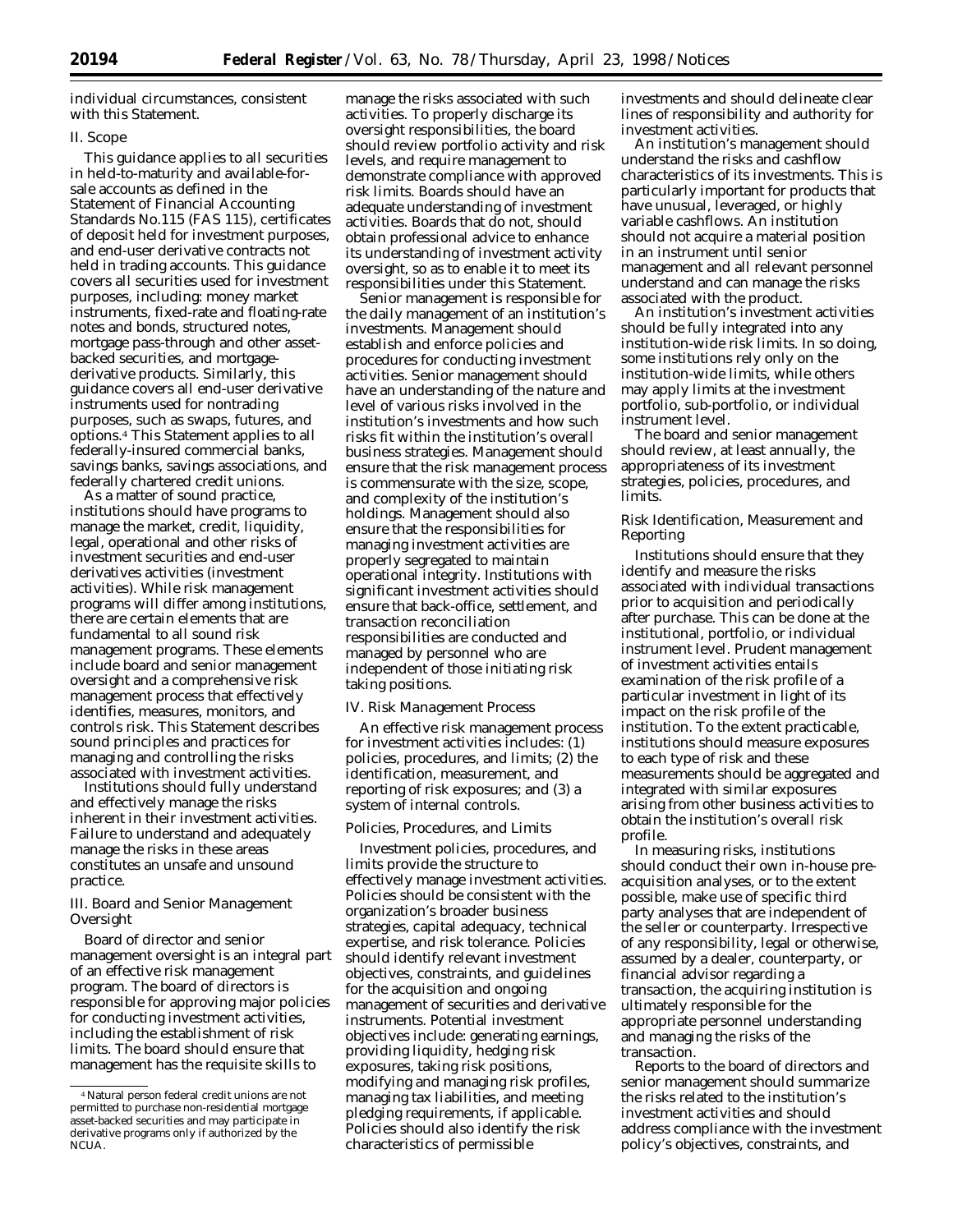legal requirements, including any exceptions to established policies, procedures, and limits. Reports to management should generally reflect more detail than reports to the board of the institution. Reporting should be frequent enough to provide timely and adequate information to judge the changing nature of the institution's risk profile and to evaluate compliance with stated policy objectives and constraints.

#### *Internal Controls*

An institution's internal control structure is critical to the safe and sound functioning of the organization generally and the management of investment activities in particular. A system of internal controls promotes efficient operations, reliable financial and regulatory reporting, and compliance with relevant laws, regulations, and institutional policies. An effective system of internal controls includes enforcing official lines of authority, maintaining appropriate separation of duties, and conducting independent reviews of investment activities.

For institutions with significant investment activities, internal and external audits are integral to the implementation of a risk management process to control risks in investment activities. An institution should conduct periodic independent reviews of its risk management program to ensure its integrity, accuracy, and reasonableness. Items that should be reviewed include:

(1) Compliance with and the appropriateness of investment policies, procedures, and limits;

(2) The appropriateness of the institution's risk measurement system given the nature, scope, and complexity of its activities;

(3) The timeliness, integrity, and usefulness of reports to the board of directors and senior management.

The review should note exceptions to policies, procedures, and limits and suggest corrective actions. The findings of such reviews should be reported to the board and corrective actions taken on a timely basis.

The accounting systems and procedures used for public and regulatory reporting purposes are critically important to the evaluation of an organization's risk profile and the assessment of its financial condition and capital adequacy. Accordingly, an institution's policies should provide clear guidelines regarding the reporting treatment for all securities and derivatives holdings. This treatment should be consistent with the organization's business objectives, generally accepted accounting

principles (GAAP), and regulatory reporting standards.

## *V. The Risks of Investment Activities*

The following discussion identifies particular sound practices for managing the specific risks involved in investment activities. In addition to these sound practices, institutions should follow any specific guidance or requirements from their primary supervisor related to these activities.

#### *Market Risk*

Market risk is the risk to an institution's financial condition resulting from adverse changes in the value of its holdings arising from movements in interest rates, foreign exchange rates, equity prices, or commodity prices. An institution's exposure to market risk can be measured by assessing the effect of changing rates and prices on either the earnings or economic value of an individual instrument, a portfolio, or the entire institution. For most institutions, the most significant market risk of investment activities is interest rate risk.

Investment activities may represent a significant component of an institution's overall interest rate risk profile. It is a sound practice for institutions to manage interest rate risk on an institution-wide basis. This sound practice includes monitoring the price sensitivity of the institution's investment portfolio (changes in the investment portfolio's value over different interest rate/yield curve scenarios). Consistent with agency guidance, institutions should specify institution-wide interest rate risk limits that appropriately account for these activities and the strength of the institution's capital position. These limits are generally established for economic value or earnings exposures. Institutions may find it useful to establish price sensitivity limits on their investment portfolio or on individual securities. These sub-institution limits, if established, should also be consistent

It is a sound practice for an institution's management to fully understand the market risks associated with investment securities and derivative instruments prior to acquisition and on an ongoing basis. Accordingly, institutions should have appropriate policies to ensure such understanding. In particular, institutions should have policies that specify the types of market risk analyses that should be conducted for various types or classes of instruments, including that conducted prior to their acquisition (pre-purchase analysis) and

on an ongoing basis. Policies should also specify any required documentation needed to verify the analysis.

It is expected that the substance and form of such analyses will vary with the type of instrument. Not all investment instruments may need to be subjected to a pre-purchase analysis. Relatively simple or standardized instruments, the risks of which are well known to the institution, would likely require no or significantly less analysis than would more volatile, complex instruments. 5

### **§ 703.90. Sec 62 FR 32989 (June 18, 1997).**

For relatively more complex instruments, less familiar instruments, and potentially volatile instruments, institutions should fully address prepurchase analyses in their policies. Price sensitivity analysis is an effective way to perform the pre-purchase analysis of individual instruments. For example, a pre-purchase analysis should show the impact of an immediate parallel shift in the yield curve of plus and minus 100, 200, and 300 basis points. Where appropriate, such analysis should encompass a wider range of scenarios, including nonparallel changes in the yield curve. A comprehensive analysis may also take into account other relevant factors, such as changes in interest rate volatility and changes in credit spreads.

When the incremental effect of an investment position is likely to have a significant effect on the risk profile of the institution, it is a sound practice to analyze the effect of such a position on the overall financial condition of the institution.

Accurately measuring an institution's market risk requires timely information about the current carrying and market values of its investments. Accordingly, institutions should have market risk measurement systems commensurate with the size and nature of these investments. Institutions with significant holdings of highly complex instruments should ensure that they have the means to value their positions. Institutions employing internal models should have adequate procedures to validate the models and to periodically review all elements of the modeling process, including its assumptions and risk measurement techniques. Managements relying on third parties for market risk measurement systems and analyses should ensure that they fully understand the assumptions and techniques used.

<sup>5</sup>Federal credit unions must comply with the investment monitoring requirements of 12 C.F.R. § 703.90. *See* 62 FR 32989 (June 18, 1997).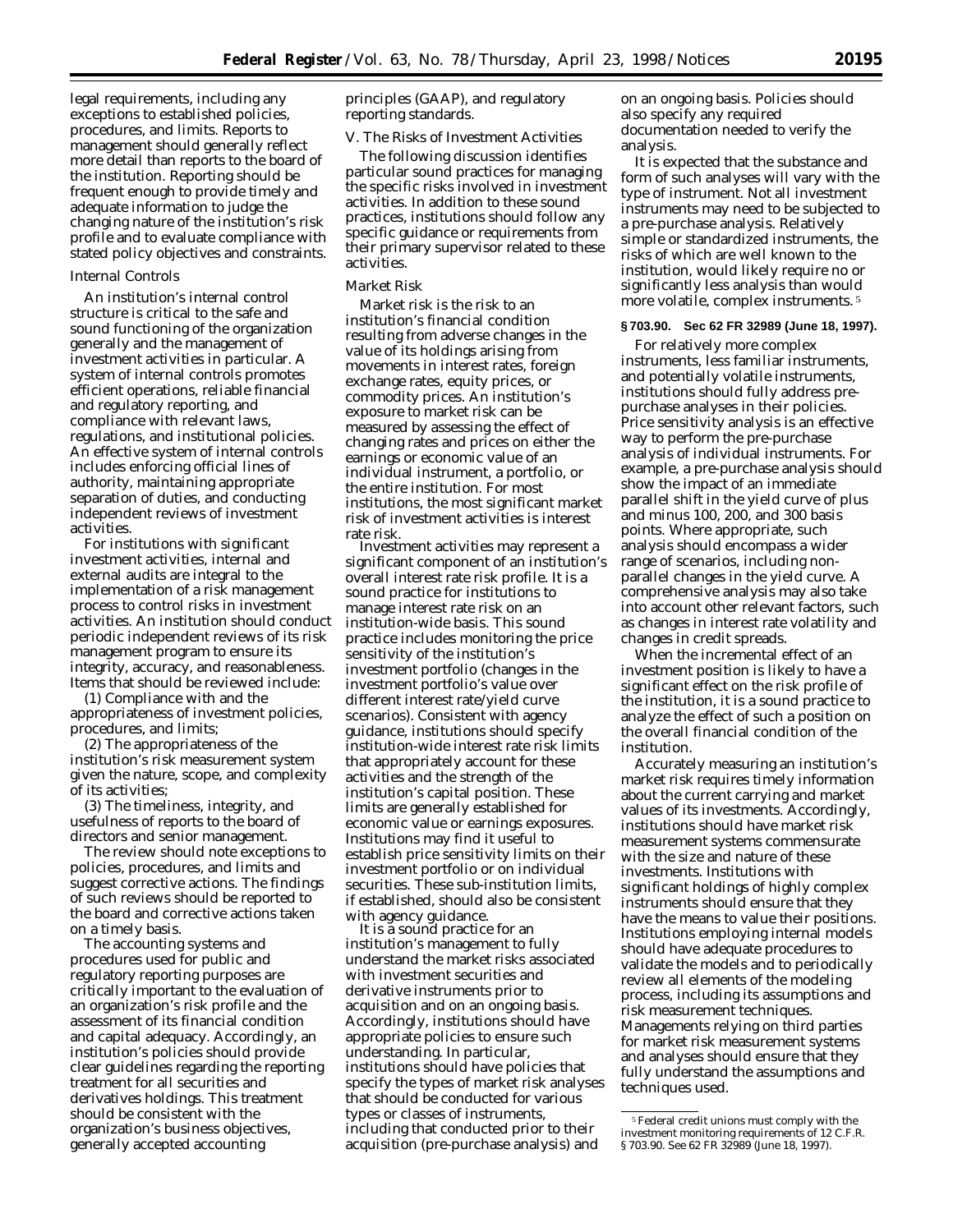Institutions should provide reports to their boards on the market risk exposures of their investments on a regular basis. To do so, the institution may report the market risk exposure of the whole institution. Alternatively, reports should contain evaluations that assess trends in aggregate market risk exposure and the performance of portfolios in terms of established objectives and risk constraints. They also should identify compliance with board approved limits and identify any exceptions to established standards. Institutions should have mechanisms to detect and adequately address exceptions to limits and guidelines. Management reports on market risk should appropriately address potential exposures to yield curve changes and other factors pertinent to the institution's holdings.

#### *Credit Risk*

Broadly defined, credit risk is the risk that an issuer or counterparty will fail to perform on an obligation to the institution. For many financial institutions, credit risk in the investment portfolio may be low relative to other areas, such as lending. However, this risk, as with any other risk, should be effectively identified, measured, monitored, and controlled.

An institution should not acquire investments or enter into derivative contracts without assessing the creditworthiness of the issuer or counterparty. The credit risk arising from these positions should be incorporated into the overall credit risk profile of the institution as comprehensively as practicable. Institutions are legally required to meet certain quality standards (i.e., investment grade) for security purchases. Many institutions maintain and update ratings reports from one of the major rating services. For non-rated securities, institutions should establish guidelines to ensure that the securities meet legal requirements and that the institution fully understands the risk involved. Institutions should establish limits on individual counterparty exposures. Policies should also provide credit risk and concentration limits. Such limits may define concentrations relating to a single or related issuer or counterparty, a geographical area, or obligations with similar characteristics.

In managing credit risk, institutions should consider settlement and presettlement credit risk. These risks are the possibility that a counterparty will fail to honor its obligation at or before the time of settlement. The selection of dealers, investment bankers, and brokers is particularly important in

effectively managing these risks. The approval process should include a review of each firm's financial statements and an evaluation of its ability to honor its commitments. An inquiry into the general reputation of the dealer is also appropriate. This includes review of information from state or federal securities regulators and industry self-regulatory organizations such as the National Association of Securities Dealers concerning any formal enforcement actions against the dealer, its affiliates, or associated personnel.

The board of directors is responsible for supervision and oversight of investment portfolio and end-user derivatives activities, including the approval and periodic review of policies that govern relationships with securities dealers.

Sound credit risk management requires that credit limits be developed by personnel who are as independent as practicable of the acquisition function. In authorizing issuer and counterparty credit lines, these personnel should use standards that are consistent with those used for other activities conducted within the institution and with the organization's over-all policies and consolidated exposures.

#### *Liquidity Risk*

Liquidity risk is the risk that an institution cannot easily sell, unwind, or offset a particular position at a fair price because of inadequate market depth. In specifying permissible instruments for accomplishing established objectives, institutions should ensure that they take into account the liquidity of the market for those instruments and the effect that such characteristics have on achieving their objectives. The liquidity of certain types of instruments may make them inappropriate for certain objectives. Institutions should ensure that they consider the effects that market risk can have on the liquidity of different types of instruments under various scenarios. Accordingly, institutions should articulate clearly the liquidity characteristics of instruments to be used in accomplishing institutional objectives.

Complex and illiquid instruments can often involve greater risk than actively traded, more liquid securities. Oftentimes, this higher potential risk arising from illiquidity is not captured by standardized financial modeling techniques. Such risk is particularly acute for instruments that are highly leveraged or that are designed to benefit from specific, narrowly defined market shifts. If market prices or rates do not

move as expected, the demand for such instruments can evaporate, decreasing the market value of the instrument below the modeled value.

## *Operational (Transaction) Risk*

Operational (transaction) risk is the risk that deficiencies in information systems or internal controls will result in unexpected loss. Sources of operating risk include inadequate procedures, human error, system failure, or fraud. Inaccurately assessing or controlling operating risks is one of the more likely sources of problems facing institutions involved in investment activities.

Effective internal controls are the first line of defense in controlling the operating risks involved in an institution's investment activities. Of particular importance are internal controls that ensure the separation of duties and supervision of persons executing transactions from those responsible for processing contracts, confirming transactions, controlling various clearing accounts, preparing or posting the accounting entries, approving the accounting methodology or entries, and performing revaluations.

Consistent with the operational support of other activities within the financial institution, securities operations should be as independent as practicable from business units. Adequate resources should be devoted, such that systems and capacity are commensurate with the size and complexity of the institution's investment activities. Effective risk management should also include, at least, the following:

• Valuation. Procedures should ensure independent portfolio pricing. For thinly traded or illiquid securities, completely independent pricing may be difficult to obtain. In such cases, operational units may need to use prices provided by the portfolio manager. For unique instruments where the pricing is being provided by a single source (e.g., the dealer providing the instrument), the institution should review and understand the assumptions used to price the instrument.

• Personnel. The increasingly complex nature of securities available in the marketplace makes it important that operational personnel have strong technical skills. This will enable them to better understand the complex financial structures of some investment instruments.

• Documentation. Institutions should clearly define documentation requirements for securities transactions, saving and safeguarding important documents, as well as maintaining